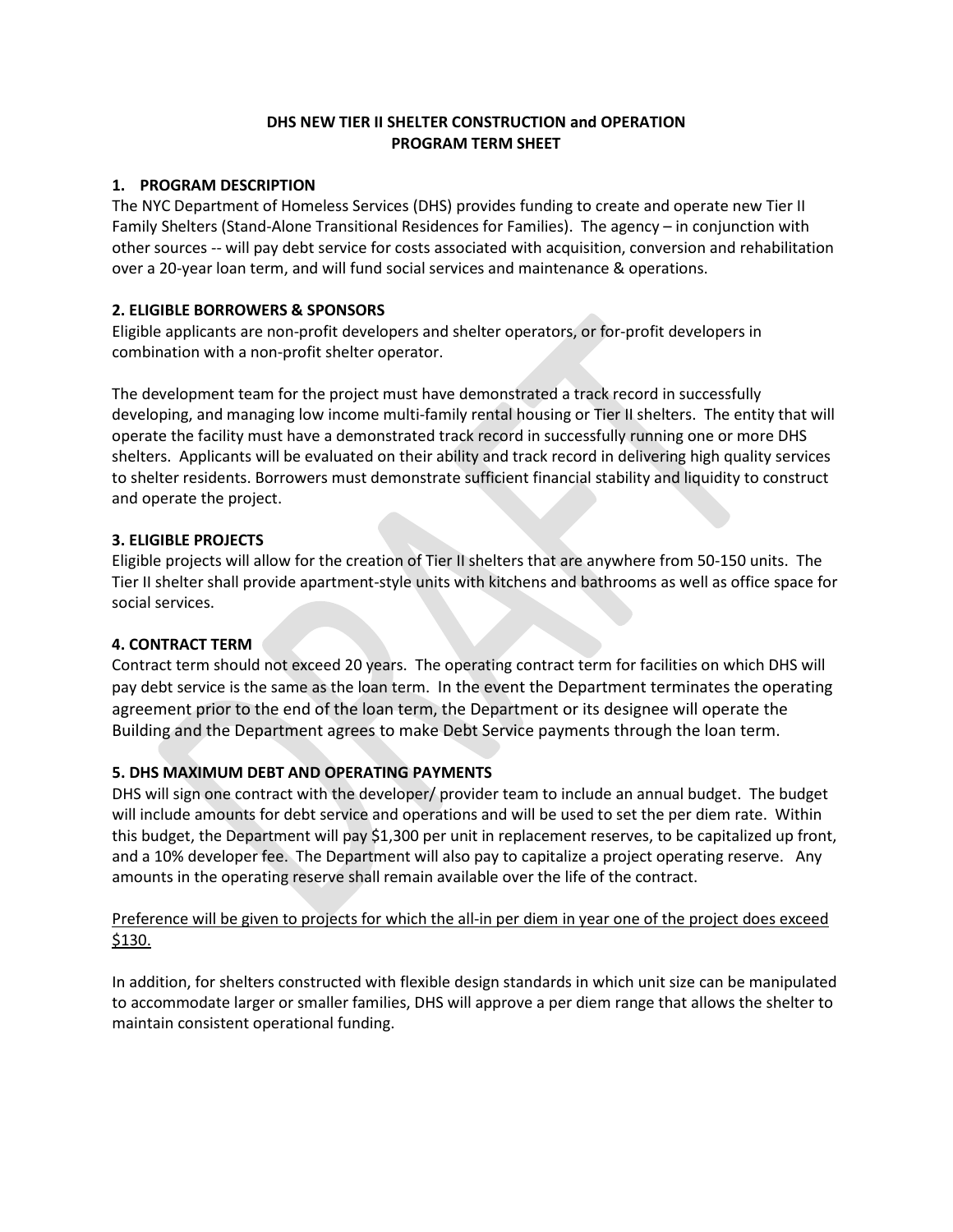## **6. LOAN TERMS**

Borrower is responsible for securing a loan from a private institution. DHS will consider the competitiveness of the loan terms when making funding decisions. DHS will pay debt service directly to the lender.

Non-profit developers may be eligible for 501(c)(3) bond financing.

# **7. DESIGN AND CONSTRUCTION REQUIREMENTS**

Projects must be designed and built in accordance with all applicable laws, codes and regulations, including but not limited to Part 900 of OTDA Regulations for family facilities. The facility must have sufficient space for social services, security, maintenance and other operating requirements. Preference will be given to projects that achieve a mix of unit sizes reflective of the shelter population. At least 20% of units in a Tier II shelter development must be 3 bedrooms. Net unit sizes should exceed 300sf.

# **8. USE RESTRICTIONS**

During the program contract period, shelter providers are required to operate the facility as a Tier II Transitional Residence. In the event that DHS cancels the Tier II shelter before contract expiration, the provider is required to maintain the property as affordable housing, subject to the requirements of government financing sources as necessary.

## **9. PROPOSAL REVIEW INFORMATION**

For consideration, please submit project information, including:

- Location (Borough/Block/Lot and address) and description of site and proposed development. Include community space, and residential square footage.
- Proposed pro-forma including development and operating budgets. Include an appraisal for private site acquisitions.
- Proposed development team (borrower, contractor, architect, shelter operator), respective principals and previous development experience over the last 10 years. DHS, HPD and NYC program experience should be highlighted.
- Acquisition price per developable floor area for privately owned sites. Include an appraisal for private site acquisitions.
- Proposed development budget for new shelter including a capitalized replacement reserve, proposed operations plan, and budget. The total project per diem, which shall include debt service on new shelter construction, and social services / maintenance and operations (including staff, security, management, etc.) shall not exceed \$130.

## **12. CONTACT INFORMATION**

DHS 33 Beaver St. New York, NY 10004

DHS, in its sole discretion, may, at any time and without prior notice, terminate the program, amend or waive compliance with any of its terms, or reject any or all proposals for funding.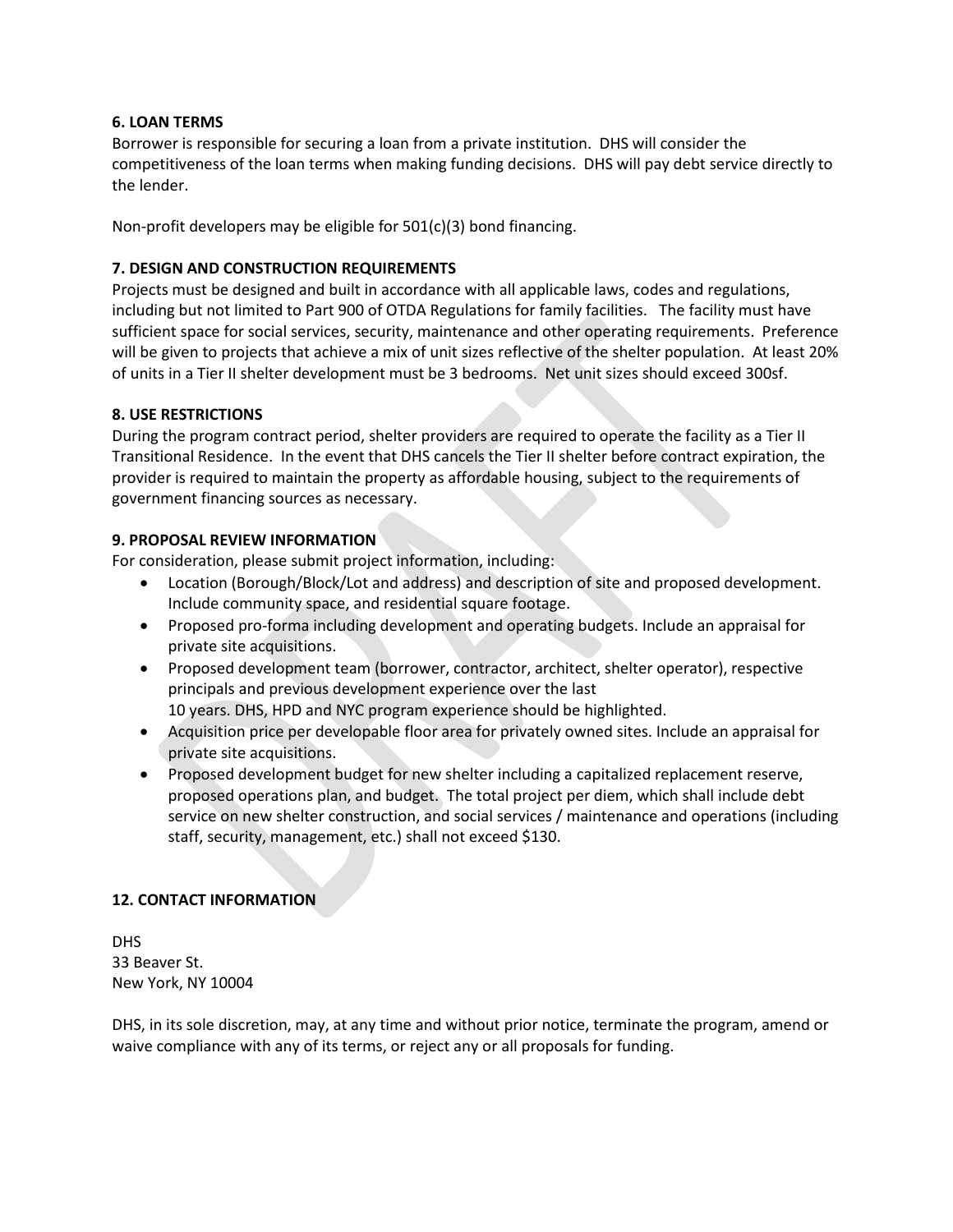#### **DHS Tier II Family Shelter Preservation Loan Program Term Sheet**

#### **1. PROGRAM DESCRIPTION**

The NYC Department of Homeless Services (DHS) has established an initiative to promote the long-term preservation of Tier II Family Shelter developments in which the city has already invested, through the use of DHS's Shelter Preservation Loan Program. This program aims to retain existing shelters in the DHS portfolio through capital investment and operational incentives.

- *Capital Investment:* Loan funds will be made available to address the physical plant needs of current Tier II family shelters. A Capital Needs Assessment must be prepared by a qualified consultant (refer to attached Approved Consultant List); the provider shall obtain bids from three qualified consultants before selection. Participating private institutional lenders or NYC Housing Development Corporation (HDC) will provide the loan or bond to eligible shelter operators; the loan will be paid back directly by DHS.
- *Operational Incentive:* For shelters with DHS contracts expiring within a 5-year time frame, DHS will provide an operational incentive for existing providers to sign new long-term contracts in an effort to retain current shelter capacity. For such shelters, DHS will consider "refreshing" the shelter's per diem by 1) increasing the base per diem to reflect current costs; 2) adding a capital reserve in the amount of \$1 per diem; 3) adding an operating reserve in the amount of \$2 per diem. Providers must submit an itemized budget and additional documentation to justify the increase of base per diem.

Shelter providers will be required to sign a new 20-year contract.

## **2. ELIGIBLE BORROWERS & SPONSORS**

In order to be eligible for capital loan funds or an operational incentive, the shelter provider is required to be in good standing with DHS, currently performing at a 3rd performance tier or higher or demonstrating improvement in performance measures. Providers must demonstrate sufficient financial stability and liquidity to continue to operate the shelter by providing the most up-to-date audited financial statement.

The shelter provider may own or rent the shelter building(s). If renting, the provider must enter into a joint agreement with the property owner exhibited by an extended lease agreement including lease payment and an ongoing commitment to ongoing physical maintenance.

## **3. ELIGIBLE PROJECTS**

Preference will be given to Tier II Family Shelter developments containing apartment-style units with self-contained kitchens and bathrooms. Non-profit owned shelters will also be prioritized, with the option for-profit owned properties in a joint venture with non-profit operator, as described above.

## **4. MAXIMUM LOAN AMOUNT**

Subject to DHS approval.

#### **5. LOAN TERMS**

Refer to the terms set by the private lender or HDC.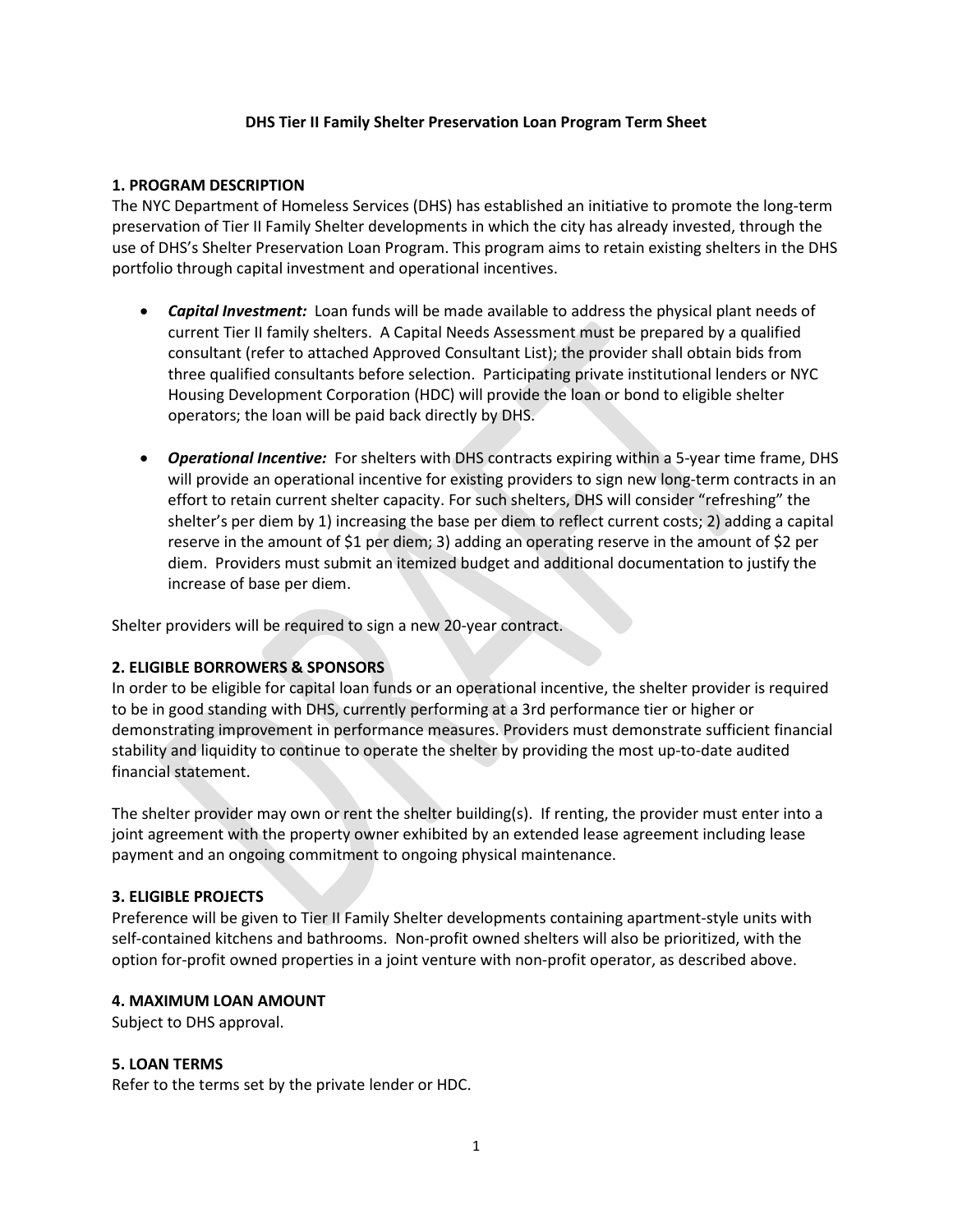## **4. DESIGN AND CONSTRUCTION REQUIREMENTS**

The provider shall assign a staff member or hire a consultant to manage the project on their behalf.

The project scope of work will be based on a Capital Needs Assessment prepared by a qualified consultant (refer to attached Approved Consultant List); the provider shall obtain bids from three qualified consultants before selection. DHS shall reimburse for cost of CNA, and will approve the scope before moving forward.

Once architectural/engineering plans are completed, the provider shall obtain bids from at least three contractors to complete the construction work. DHS strongly encourages the use of HPD-approved contractors to complete the work.

The Building renovation shall meet the program and physical requirements of the New York State Office of Temporary and Disability ("NYSOTDA") Assistance Rules and Regulations Part 900, and all applicable Federal, State and local laws, regulations, codes and ordinances, including, but not limited to, zoning laws, building codes and the Americans with Disabilities Act.

Renovation work must obtain the approval of all regulatory agencies whose approval is required, including, but not limited to, the NYC Landmark Commission, if applicable, the NYC Department of Environmental Protection, the NYC Fire Department, NYSOTDA and the NYC Department of Buildings.

## **5. PROPOSAL REVIEW INFORMATION**

For consideration, please submit project information, including:

- Letter of intent to apply for program
- Completed Capital Needs Assessment from qualified consultant, or three bids from qualified consultants
- Contact information and qualifications of staff member/consultant responsible for design/construction project management
- Shelter operating budget showing increase in costs since the DHS contract was initiated and backup documentation.
- Organization's most up-to-date audited financial statement.

# **6. CONTACT INFORMATION**

33 Beaver St. New York, NY 10004

DHS, in its sole discretion, may, at any time and without prior notice, terminate the program, amend or waive compliance with any of its terms, or reject any or all proposals for funding.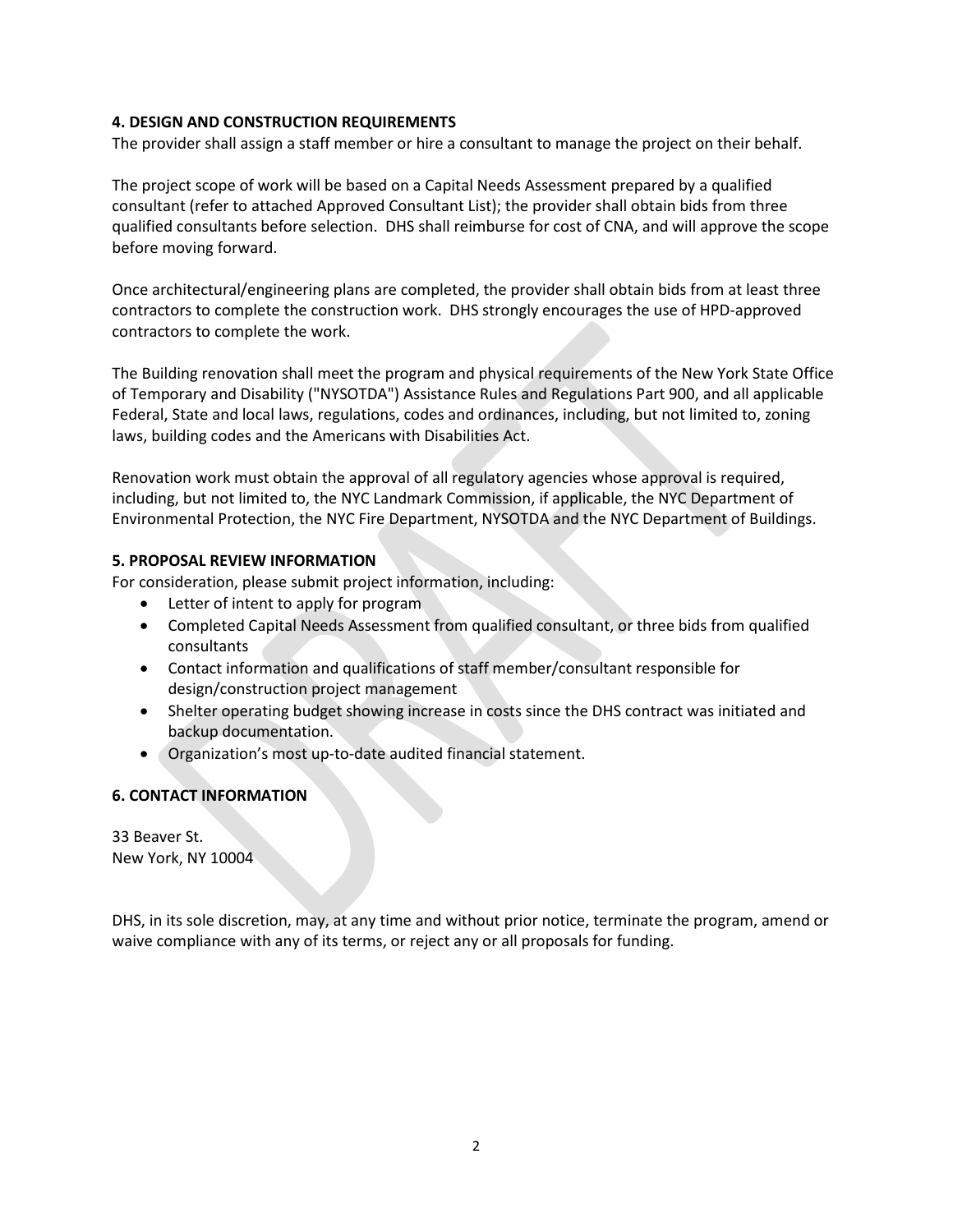# **Co-located DHS Tier II Family Shelter and HPD-HDC Low Income Rental Housing Program Term Sheet**

## **1. PROGRAM DESCRIPTION**

The program funds the new construction of "purpose-built" Tier II Family Shelters (Stand-Alone Transitional Residences for Families) co-located with low income multi-family rental housing affordable to households earning up to 60% of Area Median Income (AMI).

While co-located and jointly owned, each facility will be financed separately. It is anticipated that the shelter will be financed through a construction / permanent loan from private institutional lenders or NYC Housing Development Corporation (HDC) 501c3 bonds (if applicable), whose debt service shall be paid directly by the NYC Department of Homeless Services (DHS). Other sources may include, but not be limited to, the NYS Homeless Housing and Assistance Corporation (HHAC) and the NYS Office of Temporary and Disability Assistance (OTDA).

Financing for the permanent housing will be provided by, but not limited to, the following sources: private institutional lenders, HPD, HDC, New York State Homes and Community Renewal (HCR) and New York State Housing Finance Agency (HFA) programs. For tax credit projects, a portion of the Transitional Residence may be claimed as community facility in accordance with the Internal Revenue Code Section 42(d)(4)(C)(ii) in the amount of the sum of a.) 25% of so much of the eligible basis of the qualified low income housing credit project of which it is a part as does not exceed \$15,000,000; and b.) 10% of any excess over \$15,000,000 of the eligible basis.

## **2. ELIGIBLE BORROWERS & SPONSORS**

The development team for the project must have demonstrated a track record in successfully developing, marketing, and managing low income multi-family rental housing or must form a joint venture with an entity which has such expertise. Borrowers must demonstrate sufficient financial stability and liquidity to construct and operate the project.

The development team must include an experienced non-profit organization currently under contract with DHS to operate at least one Tier II Family Shelter, which is performing at a 3rd performance tier or higher or demonstrating improvement in performance measures.

## **3. ELIGIBLE PROJECTS**

New construction of Tier II Family Shelters co-located with low income multi-family rental housing affordable to families with household incomes up to 60% of AMI, designed to meet the physical and programmatic requirements of both uses. Projects should be accessible by subway.

Transitional Residence: The Tier II shelter shall provide apartment-style units with kitchens and bathrooms as well as office space for social services. A 40-unit minimum and 100-unit maximum is preferred.

Permanent housing: At least 30% of units must serve formerly homeless households; preference will be given to projects that provide up to 40% of units for formerly homeless households. These units shall be set-aside in the absence of traditional rental subsidies (i.e. Section 8 vouchers, OMH, MRT) and shall serve households earning between 0-30% AMI.

## **4. MAXIMUM LOAN AMOUNT**

Transitional Residence: Subject to DHS approval.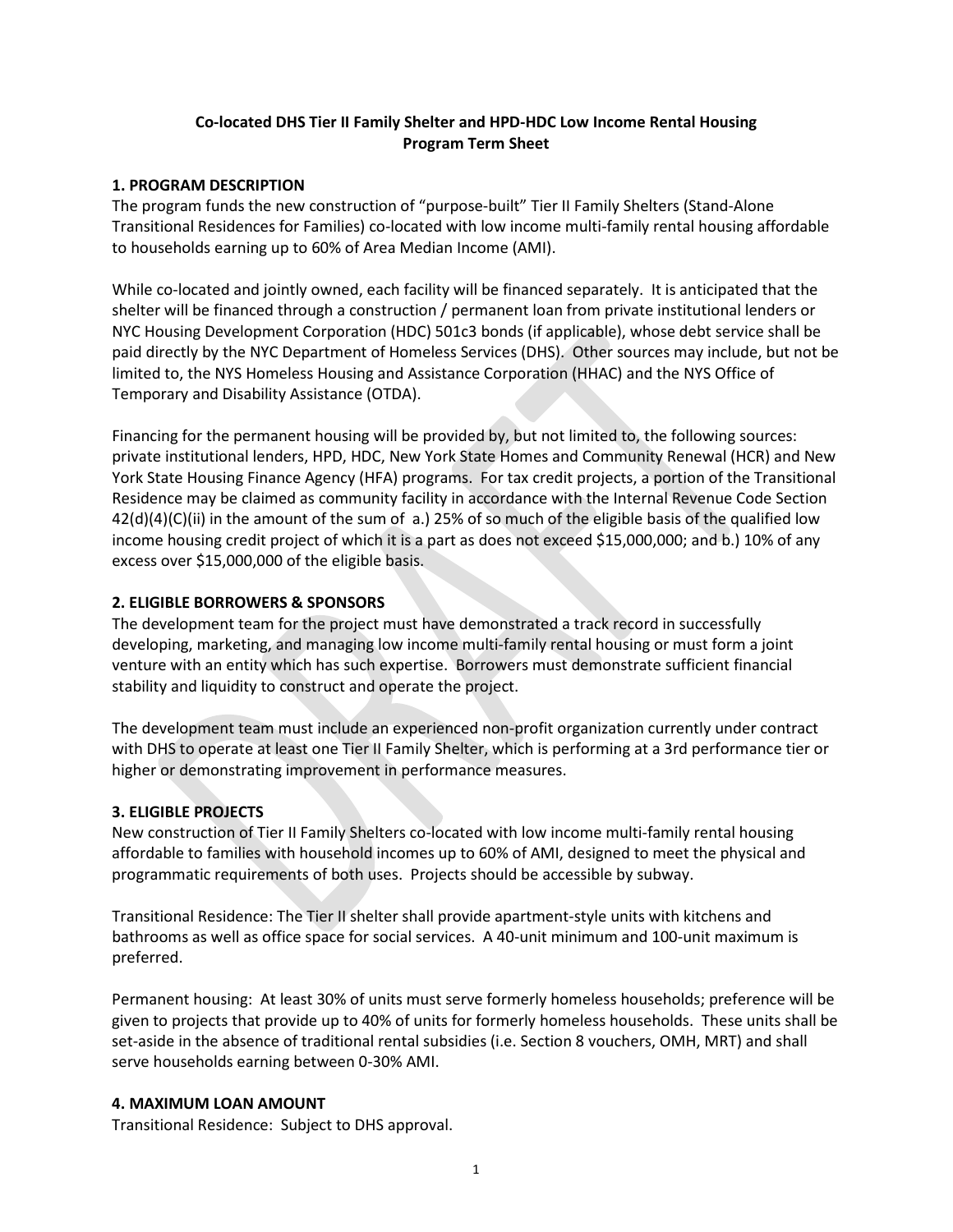Permanent Housing: HPD/HDC may provide a maximum subsidy per dwelling unit as set forth in their respective term sheets for the Extremely Low & Low-Income Affordability (ELLA) Program. Preference will be given to projects requesting less than the maximum subsidy and otherwise demonstrating cost containment; examples may include but will not be limited to proposals that conform with competitive criteria, LIHTC basis caps, utilize efficient construction and lease-up schedules, use of reserves, etc.

## **5. LOAN TERMS**

Transitional Residence: Refer to the terms set by the private lender or HDC.

Permanent Housing: Refer to the ELLA Program Term Sheet, and other funding sources, if applicable.

## **6. MAXIMUM INITIAL MONTHLY RENTS & RENT INCREASES**

Transitional Residence: It is anticipated that the shelter will lease the facility from the property owner. Monthly rent payments and lease terms are subject to DHS approval.

Permanent Housing: Formerly homeless tenants will pay 30% of their income toward rent. For underwriting purposes, rents for half of those units may be set at the Public Assistance Shelter Allowance (currently \$450 for a family of four), adjusted for household size, contingent on eligibility requirements. Rents for the other half of the units set-aside for the formerly homeless shall be underwritten at 30% of 8% of AMI and 30% of 17% AMI (for households earning less than 10% and 20% of AMI, respectively). Initial rents for non-formerly homeless tenants at 60% of AMI are calculated at 30% of 57% of AMI. All rent levels are calculated as gross rents less an electricity allowance.

Subsequent rent increases will be governed by the lower of AMI or rent stabilization increases with no vacancy or luxury decontrol for the duration of the HPD restriction period. HOME-funded and tax credit units will be subject to additional restrictions and monitoring during the affordability period.

# **7. PERMANENT UNITS FOR FORMERLY HOMELESS**

Permanent Housing: Homeless referrals must come directly from HPD (via the Department of Homeless Services (DHS)). Homeless set aside units must be proportionally distributed among unit types.

# **8. DESIGN AND CONSTRUCTION REQUIREMENTS**

Each project element (Transitional Residence and Permanent Housing) shall retain separate entrances that are preferably at least one half-block apart.

Transitional Residence: Projects must be designed and built in accordance with all applicable laws, codes and regulations, including but not limited to Part 900 of OTDA Regulations for family facilities. The facility must have sufficient space for social services, security, maintenance and other operating requirements. Preference will be given to projects that achieve the following unit distribution: 30% onebedroom units; 50% two-bedroom units and 20% three-bedroom and/or four- or five-bedroom units. Net unit sizes should exceed 300sf. The program strongly encourages the use of flexible design in which unit size can be manipulated to accommodate larger or smaller families based on need.

Permanent Housing: Projects must meet HPD Design Guidelines for New Construction and plans must be approved by HPD. HPD will approve unit distribution. Projects must have a minimum of 15% threebedroom units and a maximum of 5% studio units, unless it is demonstrated that the project is located in an atypical market. Refer to the ELLA Program term sheet for all other design/construction guidelines.